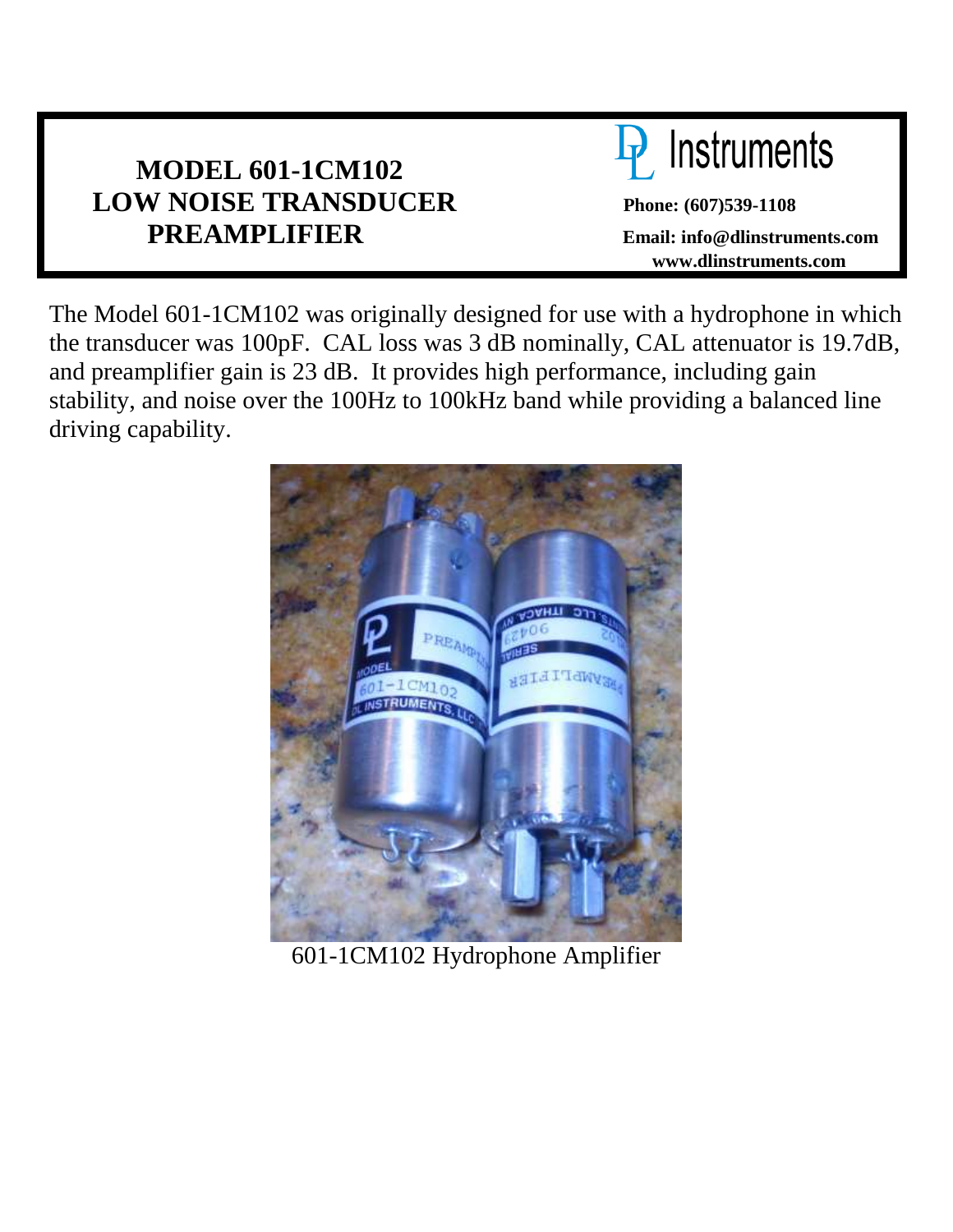# **OUTLINE DRAWING**

1.12 inch diameter X 2.5 inch long hermetically sealed cylindrical module. Input on one end, all other functions on opposite end to make it convenient for applications where signal flow is in a straight line.



Outline Drawing

**PIN CONNECTIONS** INPUT END: OUTPUT END:

- 
- 

- **L** INPUT LO **O** OUTPUT
- **H** INPUT HI **G** GROUND
	- **C** CAL INPUT
	- **B+** POWER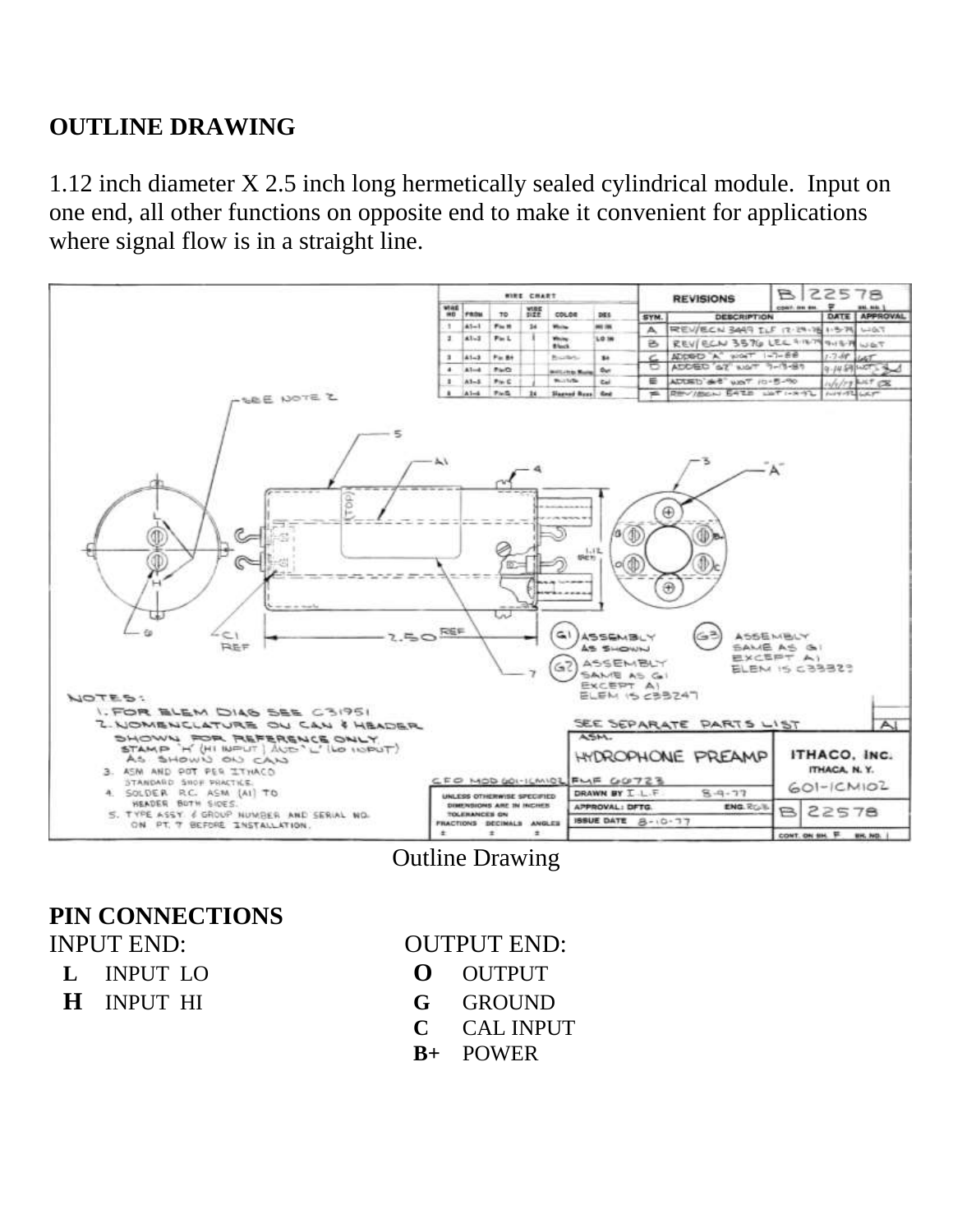

601-1CM102 Block diagram

## **SPECIFICATIONS**

## **FORWARD GAIN:** 23dB

**FREQUENCY RESPONSE** (100pF source):-6dB at 100 Hz, -1dB@ 100 kHz

**INPUT R:** 110 Meg Ω // 15 pF

**NOISE** (100pF source):

| 100 Hz   | $-134$ dB V |
|----------|-------------|
| $10$ kHz | $-163$ dB V |